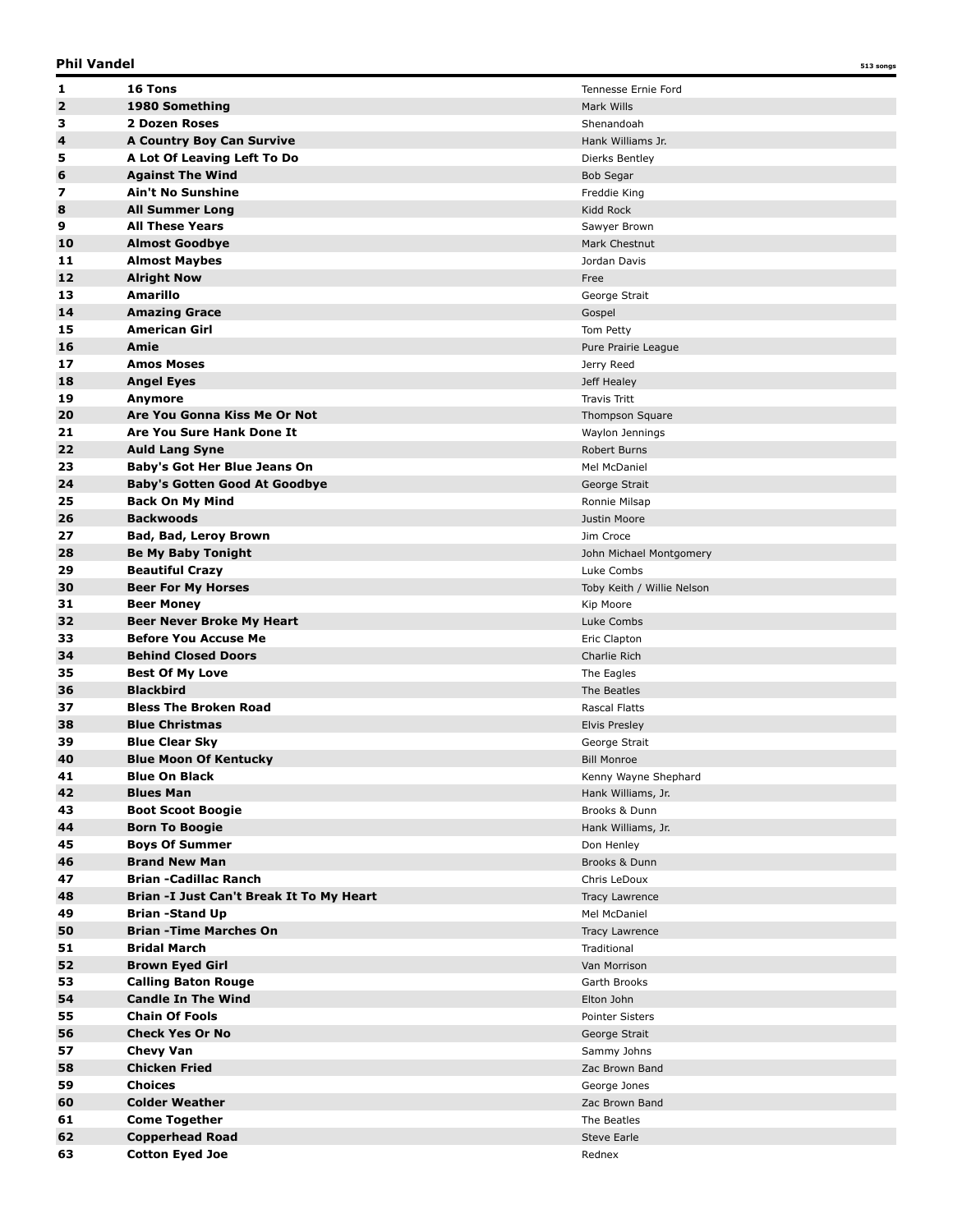| 64  | <b>Country Girl (Shake It For Me)</b>        | Luke Bryan             |
|-----|----------------------------------------------|------------------------|
| 65  | <b>Country Roads</b>                         | John Denver            |
| 66  | <b>Courtesy Of The Red, White, And Blue</b>  | Toby Keith             |
| 67  | <b>Cover Me Up</b>                           | Morgan Wallen          |
| 68  | <b>Coward Of The County</b>                  | Kenny Rogers           |
| 69  | <b>Cowboy Rides Away</b>                     | George Strait          |
| 70  | Cowboy's Hat                                 | Chris LeDoux           |
| 71  |                                              |                        |
|     | <b>Crazy Arms</b>                            | Ray Price              |
| 72  | <b>Crazy Girl</b>                            | Eli Young Band         |
| 73  | <b>Crazy Little Thing Called Love</b>        | Queen / Dwight Yoakum  |
| 74  | <b>Cruise</b>                                | Florida Georgia Line   |
| 75  | <b>Cry Lonely</b>                            | Cross Canadian Ragweed |
| 76  | <b>Cuts Like A Knife</b>                     | Bryan Adams            |
| 77  | Danny's Song                                 | Kenny Loggins          |
| 78  | Darrin -Better Man                           | Clint Black            |
| 79  | <b>Darrin -Big City</b>                      | Merle Haggard          |
| 80  | Darrin -Bluest Eyes In Texas                 | <b>Restless Heart</b>  |
| 81  | Darrin -Bubba Hyde                           | Diamond Rio            |
| 82  | <b>Darrin -Burn Me Down</b>                  | Marty Stuart           |
| 83  | Darrin - Can't Get Enough                    | <b>Bad Company</b>     |
| 84  | Darrin -Does Fort Worth Ever Cross Your Mind | George Strait          |
| 85  | Darrin - Fire On The Mountain                | Marshall Tucker Band   |
|     |                                              |                        |
| 86  | Darrin -Fourteen Carat Mind                  | Gene Watson            |
| 87  | Darrin - Gimme All Your Lovin                | ZZ Top                 |
| 88  | <b>Darrin -Gimme Three Steps</b>             | Lynyrd Skynyrd         |
| 89  | Darrin - Got No Reason Now For Going Home    | Gene Watson            |
| 90  | Darrin - Great Day To Be Alive               | <b>Travis Tritt</b>    |
| 91  | <b>Darrin -Guitars &amp; Cadillacs</b>       | Dwight Yoakum          |
| 92  | Darrin -Heard It In A Love Song              | Marshall Tucker Band   |
| 93  | Darrin - Highway 40 Blues                    | Ricky Skaggs           |
| 94  | Darrin -Hummingbird                          | <b>Restless Heart</b>  |
| 95  | <b>Darrin -Hurt So Good</b>                  | John Cougar Mellencamp |
| 96  | <b>Darrin -If Tomorrow Never Comes</b>       | Garth Brooks           |
| 97  | Darrin - It's All In Your Head               | Diamond Rio            |
| 98  | Darrin -Just Call Me Lonesome                | Radney Foster          |
| 99  | Darrin - Life In The Fast Lane               | Eagles                 |
| 100 | Darrin -Lonely Women (Make Good Lovers)      | <b>Steve Wariner</b>   |
| 101 | Darrin - Love A Little Stronger              | Diamond Rio            |
| 102 | Darrin - Meet In The Middle                  | Diamond Rio            |
| 103 | <b>Darrin -Mirror Mirror</b>                 | Diamond Rio            |
| 104 | Darrin - Much Too Young                      | Garth Brooks           |
|     |                                              |                        |
| 105 | Darrin -My Window Faces The South            | Asleep At The Wheel    |
| 106 | <b>Darrin -Neon Moon</b>                     | Brooks & Dunn          |
| 107 | Darrin -Ramblin Man                          | Allman Brothers Band   |
| 108 | <b>Darrin - Redneck Yacht Club</b>           | Craig Morgan           |
| 109 | <b>Darrin-Seminole Wind</b>                  | John Anderson          |
| 110 | Darrin -Sharp Dressed Man                    | ZZ Top                 |
| 111 | <b>Darrin -Swinging Doors</b>                | Merle Haggard          |
| 112 | Darrin - That Rock Won't Roll                | <b>Restless Heart</b>  |
| 113 | <b>Darrin-The Dance</b>                      | Garth Brooks           |
| 114 | <b>Darrin-The Fireman</b>                    | George Strait          |
| 115 | <b>Darrin - The Other Woman</b>              | Ray Price              |
| 116 | <b>Darrin -Too Cold At Home</b>              | Mark Chestnut          |
| 117 | Darrin -Tush                                 | ZZ Top                 |
| 118 | <b>Darrin-Wheels</b>                         | <b>Restless Heart</b>  |
| 119 | Darrin - You Look So Good In Love            | George Strait          |
| 120 | David -Buy Me A Boat                         | Chris Jansen           |
| 121 | <b>David -Fat Bottom Girls</b>               | Kevin Fowler           |
| 122 | Devil Went Down To Georgia                   | Charlie Daniels Band   |
| 123 | <b>Dinosaur</b>                              | Hank Williams, Jr.     |
| 124 |                                              |                        |
|     | Dirt On My Boots                             | Jon Pardi              |
| 125 | <b>Dirt Road Anthem</b>                      | Jason Aldean           |
| 126 | Dixieland Delight / Mountain Music           | Alabama                |
| 127 | Do You Hear What I Hear                      | Christmas              |
| 128 | Dock Of The Bay                              | Otis Redding           |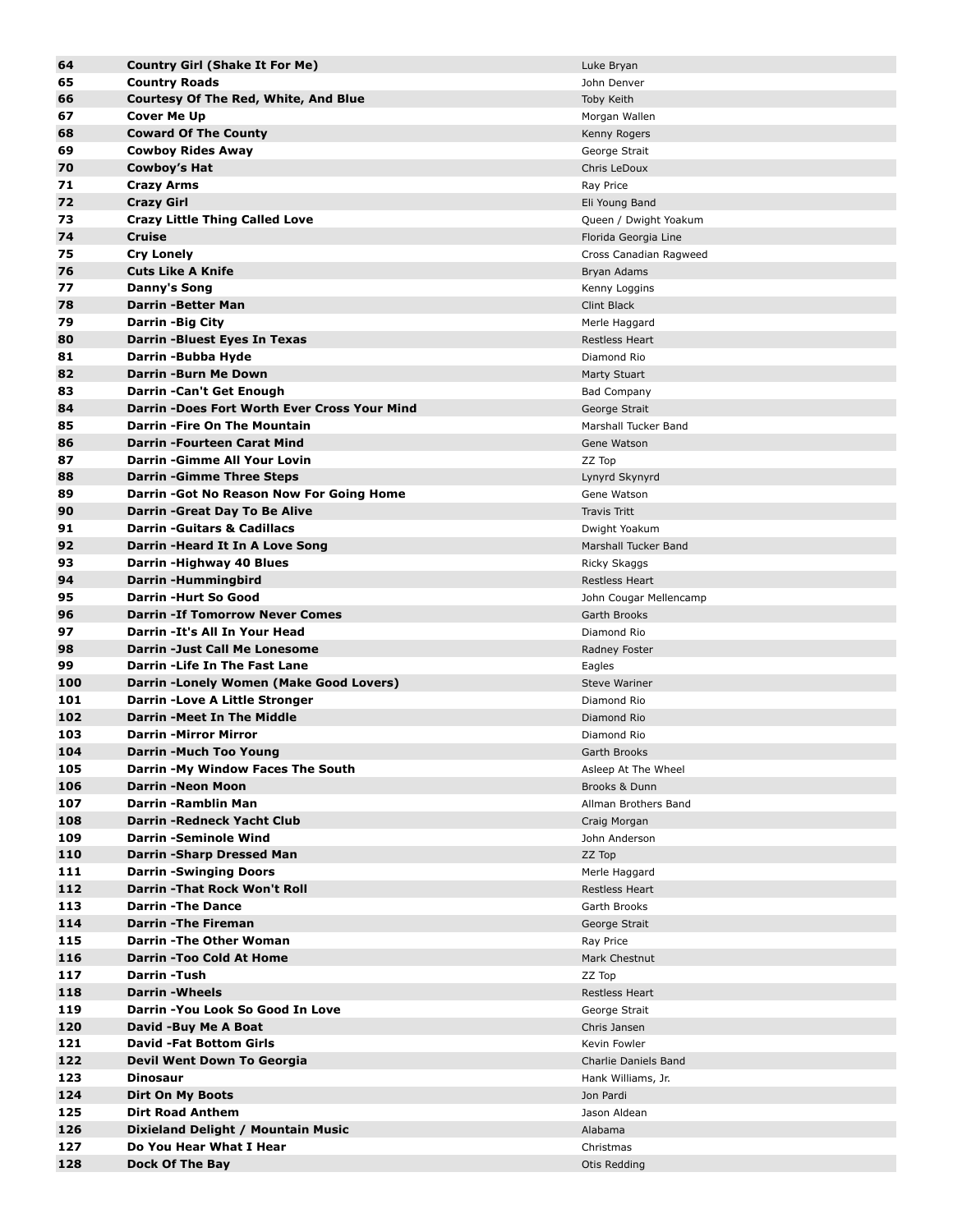| 129 | <b>Don't Close Your Eyes</b>                  | Keith Whitley                    |
|-----|-----------------------------------------------|----------------------------------|
| 130 | <b>Don't Stop Believing</b>                   | Journey                          |
| 131 | <b>Don't Take The Girl</b>                    | Tim McGraw                       |
| 132 | Don't Ya                                      | <b>Brett Eldredge</b>            |
| 133 | Down To The Honky-Tonk                        | Jake Owen                        |
| 134 | <b>Drift Away</b>                             | Dobie Gray                       |
| 135 | <b>Drink In My Hand</b>                       | Eric Church                      |
| 136 | <b>Drinking My Baby Goodbye</b>               | <b>Charlie Daniels</b>           |
| 137 | Drive (For Daddy Gene)                        | Alan Jackson                     |
| 138 | <b>Dueling Banjos</b>                         | Eric Weissberg & Steve Mandell   |
| 139 | <b>Dumas Walker</b>                           | Kentucky Headhunters             |
| 140 | <b>Dust On The Bottle</b>                     | David Lee Murphy                 |
| 141 | <b>Eastbound And Down</b>                     | Jerry Reed                       |
| 142 | Easy Come, Easy Go                            | George Strait                    |
| 143 | Even If It Breaks Your Heart                  | Eli Young Band                   |
| 144 | <b>Every Time I Get Around You</b>            | David Lee Murphy                 |
| 145 | <b>Every Time You Go Away</b>                 | Paul Young                       |
| 146 | <b>Everybody Wants To Rule The World</b>      | <b>Tears For Fears</b>           |
| 147 | <b>Everything That Glitters (Is Not Gold)</b> | Dan Seals                        |
| 148 | Everything's Gonna Be Alright                 | David Lee Murphy / Kenny Chesney |
| 149 | Evil Ways                                     | Santana                          |
| 150 | <b>Faithfully</b>                             | Journey                          |
| 151 | <b>Family Tradition</b>                       | Hank Williams Jr.                |
| 152 | <b>Fannie Mae</b>                             | <b>Buster Brown</b>              |
| 153 | <b>Farewell Party</b>                         | Gene Watson                      |
| 154 | <b>Fast As You</b>                            | Dwight Yoakum                    |
| 155 | <b>Feel That Fire</b>                         | Dierks Bentley                   |
| 156 | Fire & Rain                                   | James Taylor                     |
| 157 | <b>Fire Away</b>                              | Chris Stapleton                  |
| 158 | <b>Footloose</b>                              | Kenny Loggins                    |
| 159 | <b>Forever &amp; Ever, Amen</b>               | Randy Travis                     |
| 160 | Free                                          | Zac Brown Band                   |
| 161 | <b>Free Bird</b>                              | Lynyrd Skynyrd                   |
| 162 | <b>Free Fallin'</b>                           | Tom Petty                        |
| 163 | <b>Friend Of The Devil</b>                    | Grateful Dead                    |
| 164 | <b>Friends In Low Places</b>                  | Garth Brooks                     |
| 165 | From A Jack To A King                         | Ned Miller                       |
| 166 | <b>Frosty The Snowman</b>                     |                                  |
| 167 | <b>Further On Up The Road</b>                 | Eric Clapton                     |
| 168 | Georgia                                       | Ray Charles                      |
| 169 | <b>Get Back</b>                               | The Beatles                      |
| 170 | <b>Getting You Home</b>                       | Chris Young                      |
| 171 | <b>Gimme That Girl</b>                        | Joe Nichols                      |
| 172 | <b>Give It Away</b>                           | George Strait                    |
| 173 | Go Rest High On That Mountain                 | Vince Gill                       |
| 174 | <b>God Bless America</b>                      | Traditional                      |
| 175 | <b>God Bless The USA</b>                      | Lee Greenwood                    |
| 176 | <b>God Blessed Texas</b>                      | Little Texas                     |
| 177 | <b>God's Country</b>                          | <b>Blake Shelton</b>             |
| 178 | <b>Good Directions</b>                        | <b>Billy Currington</b>          |
| 179 | Good Ol' Boys                                 | Waylon Jennings                  |
| 180 | <b>Good Ole Boys Like Me</b>                  | Don Williams                     |
| 181 | <b>Good One Coming On</b>                     | <b>Blackberry Smoke</b>          |
| 182 | <b>Good Time</b>                              | Alan Jackson                     |
| 183 | <b>Good Time Charlie's Got The Blues</b>      | Charlie Rich                     |
| 184 | <b>Good-Bye Says It All</b>                   | <b>Blackhawk</b>                 |
| 185 | <b>Green River</b>                            | Creedence Clearwater Revival     |
| 186 | <b>Guitar Town</b>                            | Steve Earle                      |
| 187 | Guitars, Cadillacs, Etc                       | Dwight Yoakum                    |
| 188 | Hallelujah                                    | Leonard Cohen                    |
| 189 | <b>Hard To Handle</b>                         | <b>Black Crowes</b>              |
| 190 | <b>Have You Ever Seen The Rain</b>            | Creedence Clearwater Revival     |
| 191 | <b>He Stopped Loving Her Today</b>            | George Jones                     |
| 192 | <b>Heart Over Mind</b>                        | Ray Price / Mel Tillis           |
| 193 | <b>Heartbreak Hotel</b>                       | <b>Elvis Presley</b>             |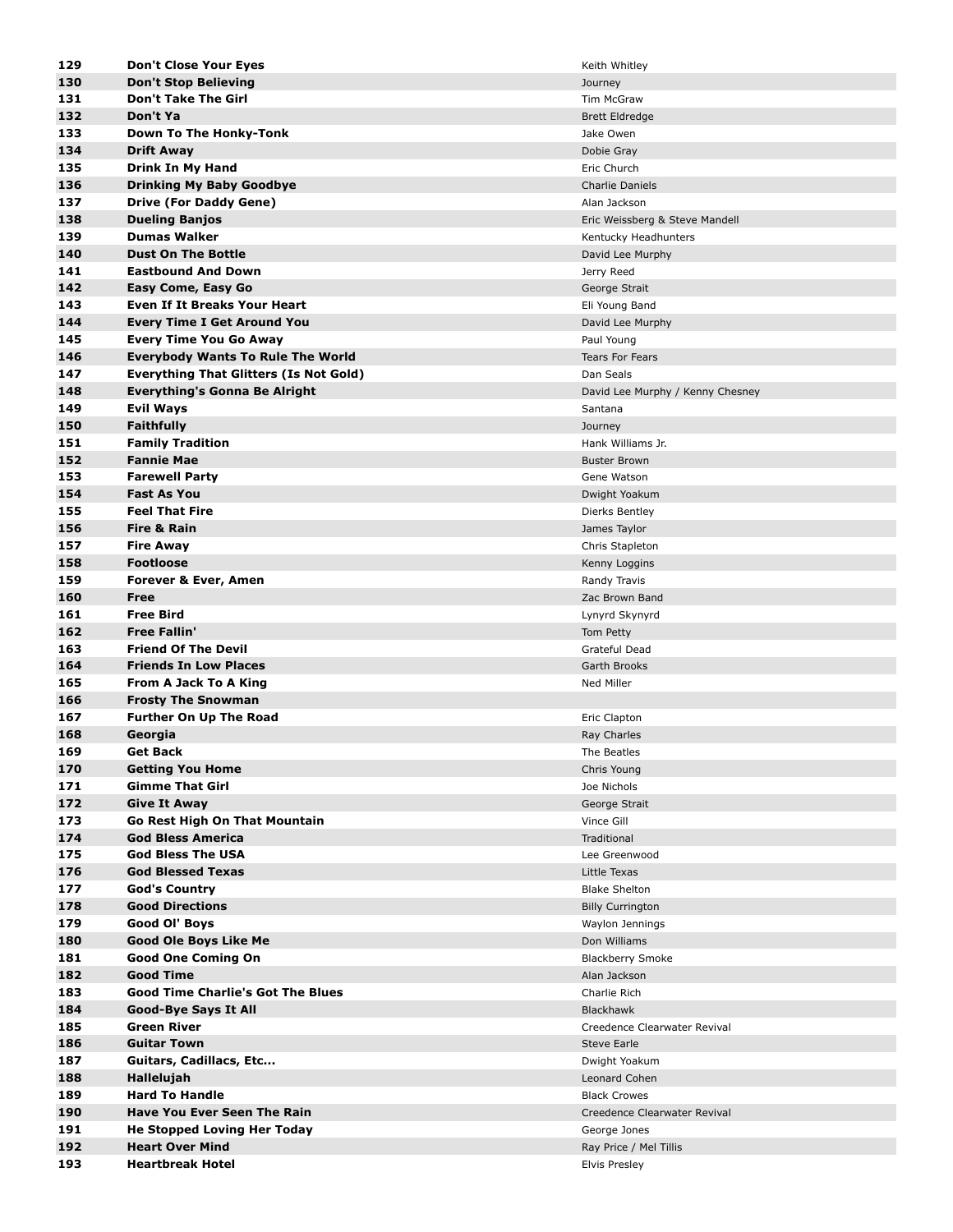| 194 | Heaven                                        | Bryan Adams                  |
|-----|-----------------------------------------------|------------------------------|
| 195 | <b>Hello Walls</b>                            | Willie Nelson / Faraon Young |
| 196 | <b>Here Comes Santa Claus</b>                 |                              |
|     |                                               |                              |
| 197 | <b>Here's A Quarter</b>                       | <b>Travis Tritt</b>          |
| 198 | <b>Hey Hey</b>                                | Eric Clapton                 |
| 199 | <b>High Cost Of Livin'</b>                    | Jamie Johnson                |
| 200 | <b>Hillbilly Highway</b>                      | <b>Steve Earle</b>           |
| 201 | <b>Hold On Loosely</b>                        | .38 Special                  |
| 202 | <b>Holly Jolly Christmas</b>                  |                              |
| 203 | Home                                          | <b>Blake Shelton</b>         |
|     |                                               |                              |
| 204 | <b>Honky Tonk Woman</b>                       | <b>Rolling Stones</b>        |
| 205 | <b>Hooked On An 8 Second Ride</b>             | Chris LeDoux                 |
| 206 | <b>Hotel California</b>                       | Eagles                       |
| 207 | <b>House Of The Rising Sun</b>                | The Animals                  |
| 208 | <b>How Country Feels</b>                      | Randy Houser                 |
| 209 | <b>How Great Thou Art</b>                     | Gospel                       |
| 210 | <b>Hurricane</b>                              | <b>Band Of Heathens</b>      |
| 211 | I Ain't Never Satisfied                       | <b>Steve Earle</b>           |
|     |                                               |                              |
| 212 | I Believe In You                              | Don Williams                 |
| 213 | I Can't Help Falling In Love                  | <b>Elvis Presley</b>         |
| 214 | I Can't Help It If I'm Still In Love With You | Hank Williams, Sr.           |
| 215 | I Couldn't Leave You If I Tried               | Rodney Crowell               |
| 216 | I Cross My Heart                              | George Strait                |
| 217 | I Don't Want This Night To End                | Luke Bryan                   |
| 218 | I Hope You Dance                              | LeeAnn Womack                |
| 219 | <b>I Know A Little</b>                        | Lynyrd Skynyrd               |
|     |                                               |                              |
| 220 | I Let Her Lie                                 | Daryle Singletary            |
| 221 | I Love A Rainy Night                          | Eddie Rabbit                 |
| 222 | I Love The Way You Love Me                    | John Michael Montgomery      |
| 223 | I Only Want You For Christmas                 | Alan Jackson                 |
| 224 | I Saw Mommy Kissing Santa Claus               |                              |
| 225 | I Saw The Light                               | Hank Williams                |
| 226 | I Walk The Line                               | Johnny Cash                  |
| 227 | I Won't Back Down                             | Tom Petty                    |
| 228 | I'd Rather Miss You                           | Little Texas                 |
| 229 | I'll Be Home For Christmas                    |                              |
|     |                                               |                              |
| 230 | I'll Fly Away                                 | Gospel                       |
| 231 | I'll Just Stay Here And Drink                 | Merle Haggard                |
| 232 | I'll Still Be Loving You                      | <b>Restless Heart</b>        |
| 233 | I'm A Ramblin' Man                            | Waylon Jennings              |
| 234 | I'm In A Hurry                                | Alabama                      |
| 235 | I'm No Stranger To The Rain                   | Keith Whitley                |
| 236 | I'm On Fire                                   | <b>Bruse Springsteen</b>     |
| 237 | I'm So Lonesome I Could Cry                   | Hank Williams, Sr.           |
| 238 |                                               |                              |
|     | I've Been Everywhere                          | Johnny Cash                  |
| 239 | I've Come To Expect It From You               | George Strait                |
| 240 | If I Could Make A Living                      | Clay Walker                  |
| 241 | If It Makes You Happy                         | Sheryl Crow                  |
| 242 | If There Hadn't Been You                      | <b>Billy Dean</b>            |
| 243 | If We Make It Through December                | Merle Haggard                |
| 244 | If You're Going Through Hell                  | Rodney Adkins                |
| 245 | Imagine                                       | John Lennon                  |
| 246 | In Case You Didn't Know                       | <b>Brett Young</b>           |
|     |                                               |                              |
| 247 | In Color                                      | Jamie Johnson                |
| 248 | In My Life                                    | The Beatles                  |
| 249 | <b>In The Garden</b>                          | Gospel                       |
| 250 | <b>Into The Mystic</b>                        | Van Morrison                 |
| 251 | It Must Be Love                               | Don Williams                 |
| 252 | It's Beginning To Look A Lot Like Christmas   |                              |
| 253 | I'm My Own Grandpa                            | Ray Stevens                  |
| 254 | Jack & Diane                                  | John Cougar Mellencamp       |
|     | Jacob's Ladder                                |                              |
| 255 |                                               | Mark Wills                   |
| 256 | Jessie's Girl                                 | Rick Springfield             |
| 257 | Jingle Bell Rock                              | Bobby Helms                  |
| 258 | <b>Jingle Bells</b>                           |                              |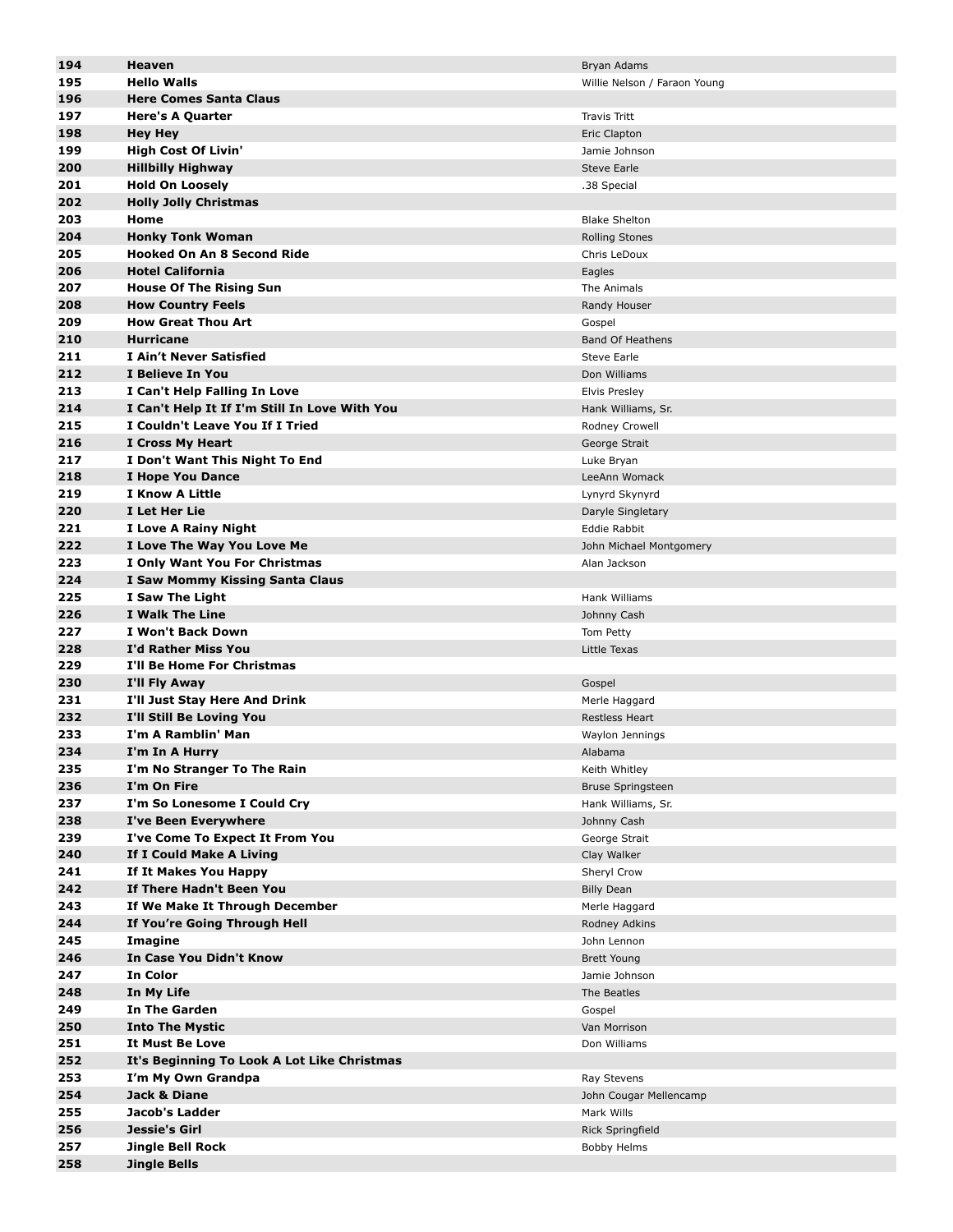| 259 | <b>Johnny Cash Medley</b>                      | Johnny Cash                     |
|-----|------------------------------------------------|---------------------------------|
| 260 | <b>Jolene</b>                                  | Dolly Parton                    |
| 261 | <b>Just To See You Smile</b>                   | Tim McGraw                      |
| 262 | <b>Kansas City</b>                             | <b>Wilbert Harrison</b>         |
| 263 | <b>Keep Your Hands To Yourself</b>             | Georgia Satellites              |
| 264 |                                                | Charlie Pride                   |
|     | <b>Kiss An Angel Good Morning</b>              |                                 |
| 265 | <b>Kiss Tomorrow Good-Bye</b>                  | Luke Bryan                      |
| 266 | <b>Last Kiss</b>                               | J. Frank Wilson & The Cavaliers |
| 267 | Last Thing I Needed First Thing This Morning   | Willie Nelson                   |
| 268 | <b>Lay Down Sally</b>                          | Eric Clapton                    |
| 269 | Lay You Down                                   | Conway Twitty                   |
| 270 | Layla                                          | Eric Clapton                    |
| 271 | <b>Leader Of The Band</b>                      | Dan Fogelbergg                  |
| 272 | <b>Lean On Me</b>                              | <b>Bill Withers</b>             |
| 273 | <b>Leaving October</b>                         | Sons Of The Desert              |
| 274 | <b>Let It Snow</b>                             |                                 |
| 275 | Let Me Down Easy                               | <b>Billy Currington</b>         |
| 276 | Let's Chase Each Other Around The Room Tonight | Merle Haggard                   |
| 277 | Life Is A Highway                              | Chris LeDoux                    |
| 278 | <b>Life's A Dance</b>                          | John Michael Montgomery         |
| 279 | <b>Like Jesus Does</b>                         | Eric Church                     |
| 280 | Like My Dog                                    | <b>Billy Currington</b>         |
| 281 | <b>Little Rock</b>                             | Collin Ray                      |
| 282 | Liza Jane                                      | Vince Gill                      |
| 283 | Lodi                                           | Creedance Clearwater Revival    |
| 284 | <b>Lonely &amp; Gone</b>                       | Montgomery Gentry               |
| 285 | <b>Long Black Train</b>                        | Josh Turner                     |
| 286 | <b>Long Haired Country Boy</b>                 | Charlie Daniels                 |
| 287 | <b>Looking For Love</b>                        | Johnny Lee                      |
| 288 | Lord I Hope This Day Is Good                   | Don Williams                    |
| 289 | Louisiana Saturday Night                       | Mel McDaniel                    |
| 290 | Love Don't Live Here Anymore                   | Lady Antebellum                 |
| 291 | <b>Love Me Tonight</b>                         | Don Williams                    |
| 292 | Love Will Keep Us Alive                        | The Eagles                      |
| 293 | <b>Lukenbach Texas</b>                         | Waylon Jennings                 |
| 294 | <b>Lying Eyes</b>                              | Eagles                          |
| 295 | Mama Tried                                     | Merle Haggard                   |
| 296 | <b>Margarittaville</b>                         | Jimmy Buffett                   |
| 297 | <b>Marina Del Ray</b>                          | George Strait                   |
| 298 | <b>Mary Jane's Last Dance</b>                  | Tom Petty                       |
| 299 | Mary, Did You Know                             |                                 |
| 300 | <b>Me And Bobby McGee</b>                      | Janis Joplin                    |
| 301 | <b>Mean To Me</b>                              | <b>Bret Eldridge</b>            |
| 302 | <b>Medley</b>                                  | Various                         |
| 303 | Memphis                                        | Chuck Berry                     |
| 304 | <b>Mercy</b>                                   | <b>Brett Young</b>              |
| 305 | Miami, My Amie                                 |                                 |
| 306 | <b>Midnight In Montgomery</b>                  | Keith Whitley<br>Alan Jackson   |
| 307 | <b>Midnight Rider</b>                          | Allman Brothers                 |
|     |                                                |                                 |
| 308 | <b>Misery And Gin</b>                          | Merle Haggard                   |
| 309 | <b>Modern Day Bonnie And Clyde</b>             | Travis Tritt                    |
| 310 | <b>More Than A Memory</b>                      | Garth Brooks                    |
| 311 | <b>Mountain Music</b>                          | Alabama                         |
| 312 | <b>Mustang Sally</b>                           | Wilson Pickett                  |
| 313 | My Home's In Alabama                           | Alabama                         |
| 314 | <b>Nervous Breakdown</b>                       | <b>Brad Paisley</b>             |
| 315 | <b>Next To You, Next To Me</b>                 | Shenandoah                      |
| 316 | <b>Night Life</b>                              | Willie Nelson                   |
| 317 | No Place Like Home For The Holidays            |                                 |
| 318 | No Shoes, No Shirt, No Problem                 | Kenny Chesney                   |
| 319 | No Woman, No Cry                               | <b>Bob Marley</b>               |
| 320 | <b>Nobody To Blame</b>                         | Chris Stapleton                 |
| 321 | <b>Nobody Wins</b>                             | Radney Foster                   |
| 322 | O Come, All Ye Faithful                        |                                 |
| 323 | O Holy Night                                   |                                 |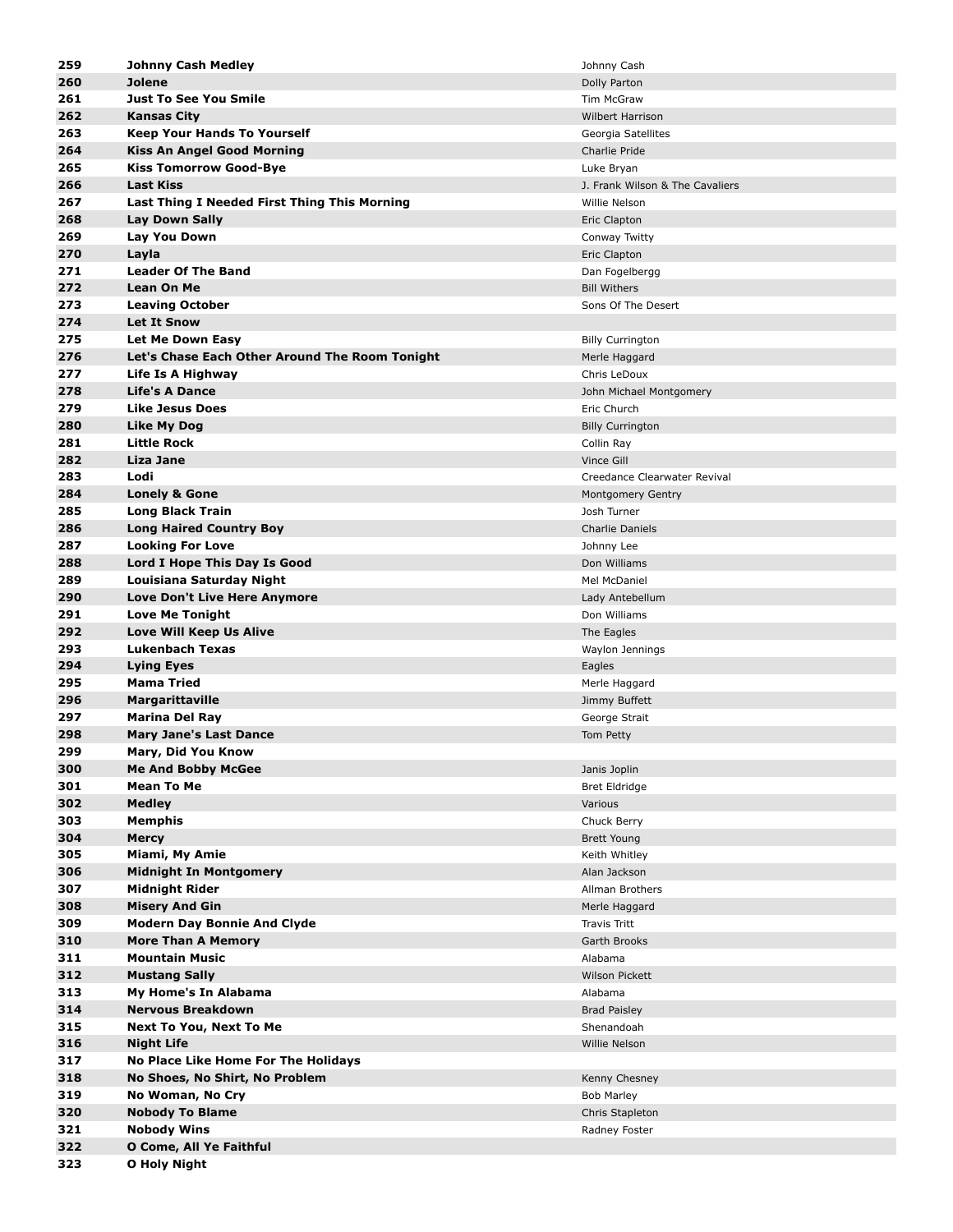| 324 | Oh, Atlanta                               | Bad Company / Alison Krauss |
|-----|-------------------------------------------|-----------------------------|
| 325 | <b>Okie From Muskogee</b>                 | Merle Haggard               |
| 326 | OI' Red                                   | <b>Blake Shelton</b>        |
|     |                                           |                             |
| 327 | <b>Old Blue Chair</b>                     | Kenny Chesney               |
| 328 | <b>Old Rugged Cross</b>                   | Traditional Hymn            |
| 329 | <b>Old Time Rock &amp; Roll</b>           | <b>Bob Segar</b>            |
| 330 | On My Way To You                          | Cody Johnson                |
| 331 | <b>On The Road Again</b>                  | Willie Nelson               |
| 332 | <b>One Headlight</b>                      | The Wallflowers             |
| 333 | <b>Only In America</b>                    | Brooks & Dunn               |
| 334 | <b>Out Last Night</b>                     |                             |
|     |                                           | Kenny Chesney               |
| 335 | <b>Outlaw Women</b>                       | Hank Williams, Jr.          |
| 336 | <b>Paint Me A Birmingham</b>              | Tracy Lawrence              |
| 337 | Pancho & Lefty                            | Willie & Merle              |
| 338 | Papa Loved Mama                           | Garth Brooks                |
| 339 | <b>Past The Point Of Rescue</b>           | Hal Ketchum                 |
| 340 | <b>Patience</b>                           | Guns & Roses                |
| 341 | <b>People Are Crazy</b>                   | <b>Billy Currington</b>     |
| 342 |                                           |                             |
|     | <b>Perfect Country &amp; Western Song</b> | David Allan Coe             |
| 343 | <b>Phil-Again Someday</b>                 | Phil Vandel                 |
| 344 | <b>Phil -America Salutes You</b>          | Phil Vandel                 |
| 345 | <b>Phil -Better Love Next Time</b>        | Phil Vandel                 |
| 346 | <b>Phil-Good Liar</b>                     | Phil Vandel                 |
| 347 | <b>Phil-Heaven's A Small Town</b>         | Phil Vandel                 |
| 348 | <b>Phil -I'm Country</b>                  | <b>Phil Vandel</b>          |
| 349 | <b>Phil -Paradise</b>                     | Phil Vandel                 |
|     |                                           |                             |
| 350 | <b>Phil -Right There With Me</b>          | Phil Vandel                 |
| 351 | <b>Phil-Send Beer</b>                     | Phil Vandel                 |
| 352 | <b>Phil -Tears Of War</b>                 | Phil Vandel                 |
| 353 | <b>Phil-That Love</b>                     | Phil Vandel                 |
| 354 | <b>Phil - The Difference</b>              | Phil Vandel                 |
| 355 | <b>Phil - What Soldiers Do</b>            | Phil Vandel                 |
| 356 | <b>Phil-Where's The Hank?</b>             | Phil Vandel                 |
| 357 | Phil -Zebco 33                            | Phil Vandel                 |
| 358 | <b>Pink Houses</b>                        | John Cougar Mellencamp      |
|     |                                           |                             |
| 359 | <b>Please Come Home For Christmas</b>     | Eagles                      |
| 360 | <b>Please, Please Baby</b>                | Dwight Yoakum               |
| 361 | <b>Pretty Woman</b>                       | Roy Orbison                 |
| 362 | Pride & Joy                               | Stevie Ray Vaughn           |
| 363 | <b>Pure Love</b>                          | Ronnie Milsap               |
| 364 | Queen Of My Double Wide Trailer           | Sammy Kershaw               |
| 365 | R.O.C.K. In The U.S.A.                    | John Cougar Mellancamp      |
| 366 | Race Is On                                | Sawyer Brown                |
| 367 | <b>Rambling Fever</b>                     |                             |
|     |                                           | Merle Haggard               |
| 368 | <b>Red Bandanna</b>                       | Merle Haggard               |
| 369 | <b>Redneck Girl</b>                       | The Bellamy Brothers        |
| 370 | Rednecks, White Sox, And Blue Ribbon Beer | Johnny Russell              |
| 371 | <b>Remember When</b>                      | Alan Jackson                |
| 372 | <b>Right Where I Need To Be</b>           | Gary Allan                  |
| 373 | <b>Rocket Man</b>                         | Elton John                  |
| 374 | <b>Rockin' Around The Christmas Tree</b>  |                             |
|     | Rockin' Me                                |                             |
| 375 |                                           | Steve Miller Band           |
| 376 | <b>Rocky Top</b>                          | Osborne Brothers            |
| 377 | <b>Rolling With The Flow</b>              | Charlie Rich                |
| 378 | <b>Rose In Paradise</b>                   | Waylon Jennings             |
| 379 | <b>Rudolph The Red-Nosed Reindeer</b>     |                             |
| 380 | <b>Run To You</b>                         | Bryan Adams                 |
| 381 | <b>Running Down A Dream</b>               | Tom Petty                   |
| 382 | <b>Running On Empty</b>                   | Jackson Brown               |
|     |                                           |                             |
| 383 | <b>Running On Faith</b>                   | Eric Clapton                |
| 384 | <b>San Antonio Rose</b>                   | <b>Bob Wills</b>            |
| 385 | <b>Santa Claus Is Coming To Town</b>      |                             |
| 386 | Santa Looked A Lot Like Daddy             | <b>Buck Owens</b>           |
| 387 | <b>Satisfaction</b>                       | Rolling Stones              |
| 388 | Save A Horse (Ride A Cowboy)              | Big & Rich                  |
|     |                                           |                             |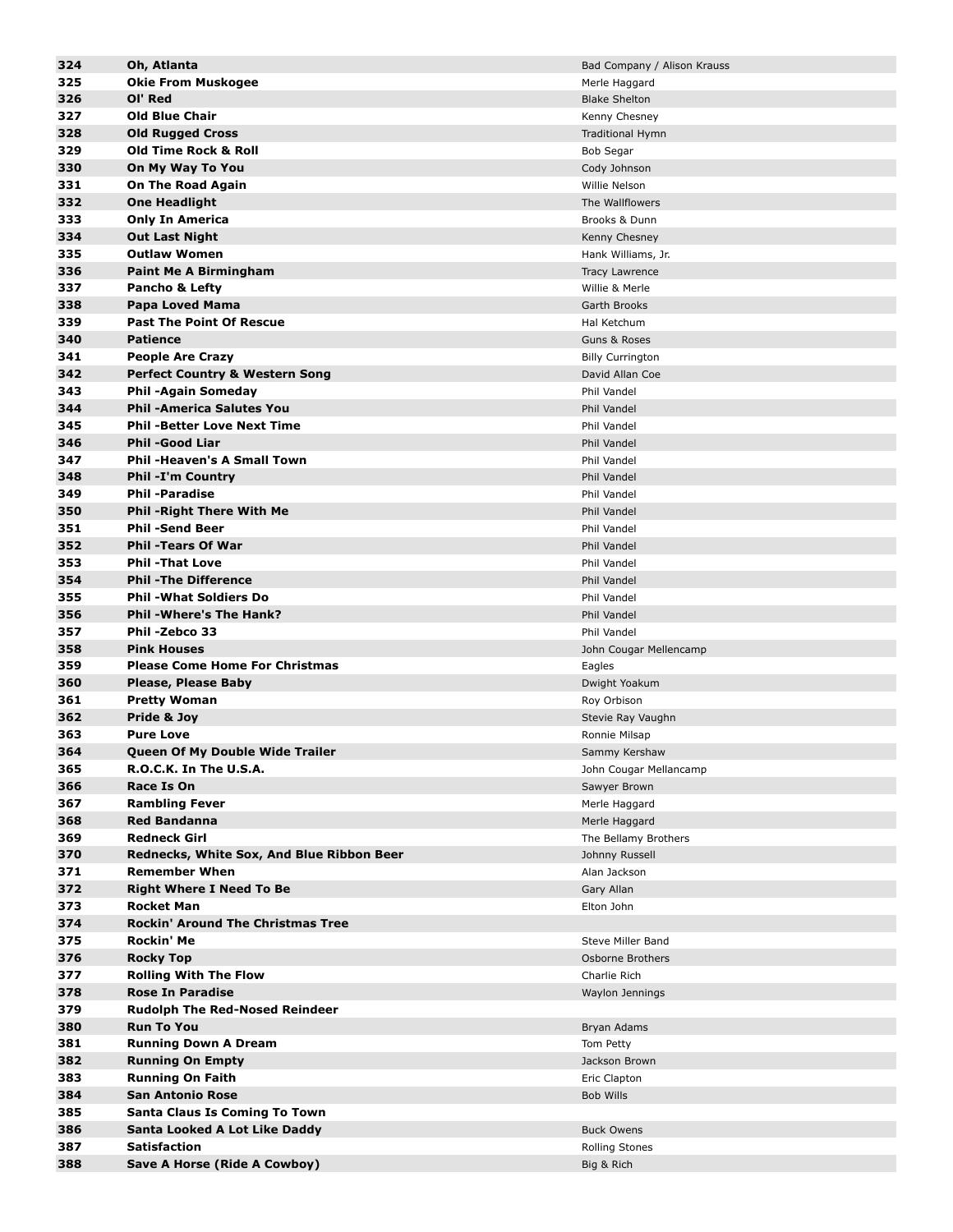| 389        | Set 'Em Up Joe                                      | Vern Gosdin                 |
|------------|-----------------------------------------------------|-----------------------------|
| 390        | Seven Spanish Angels                                | Willie Nelson / Ray Charles |
| 391        | <b>She Don't Love Nobody</b>                        | Desert Rose Band            |
| 392        | <b>She Got It All</b>                               | Kenny Chesney               |
| 393        | <b>She Talks To Angels</b>                          | <b>Black Crowes</b>         |
| 394        | She's Got A Way With Words                          | <b>Blake Shelton</b>        |
| 395        | <b>She's Like The Wind</b>                          | Patrick Swayze              |
| 396        | <b>Ships That Don't Come In</b>                     | Joe Diffie                  |
| 397        | <b>Shooting Star</b>                                | <b>Bad Company</b>          |
| 398        | <b>Should've Been A Cowboy</b>                      | Toby Keith                  |
| 399        | <b>Silent Night</b>                                 |                             |
| 400        | <b>Silver Wings</b>                                 | Merle Haggard               |
| 401        | Simple Man                                          | Lynyrd Skynyrd              |
| 402        | <b>Singing The Blues</b>                            | Marty Robbins               |
| 403        | Six Days On The Road                                | Dave Dudley                 |
| 404        | <b>Sleepwalk</b>                                    | Santo & Johnny              |
| 405        | <b>Slow Hand</b>                                    | Conway Twitty               |
| 406        | <b>Small Town</b>                                   | John Cougar Mellencamp      |
| 407        | <b>Small Town Saturday Night</b>                    | Hal Ketchum                 |
| 408        | <b>Smoke A Little Smoke</b>                         | Eric Church                 |
| 409        | <b>Some Girls Do</b>                                | Sawyer Brown                |
| 410        | <b>Some Kind Of Wonderful</b>                       | Grand Funk Railroad         |
| 411        | Some Of It                                          | Eric Church                 |
| 412        | Someday                                             | <b>Steve Earle</b>          |
| 413        | Something                                           | The Beatles                 |
| 414        | <b>Something Like That</b>                          | Tim McGraw                  |
| 415        | Somewhere In My Broken Heart                        | <b>Billy Dean</b>           |
| 416        | <b>Song For Another Time</b>                        | Old Dominion                |
| 417        | <b>Spooky</b>                                       | Dennis Yost                 |
| 418        | Springsteen                                         | Eric Church                 |
| 419<br>420 | <b>Stand By Me</b>                                  | Ben E. King                 |
| 421        | <b>Standing Outside The Fire</b>                    | Garth Brooks<br>Phil Vandel |
| 422        | <b>Star Spangled Banner</b><br><b>Starting Over</b> | Chris Stapleton             |
| 423        | <b>Statue Of A Fool</b>                             | Ricky Van Shelton           |
| 424        | <b>Still Got The Blues</b>                          | Gary Moore                  |
| 425        | <b>Stormy Monday Blues</b>                          | Freddie King                |
| 426        | <b>Stuck In The Middle With You</b>                 | <b>Steelers Wheel</b>       |
| 427        | <b>Sultans Of Swing</b>                             | Dire Straits                |
| 428        | <b>Sunday Morning Coming Down</b>                   | Kris Kristopherson          |
| 429        | Sunshine                                            | Jonathan Edwards            |
| 430        | <b>Superstition</b>                                 | Stevie Wonder               |
| 431        | <b>Suspicious Minds</b>                             | Elvis Presley               |
| 432        | <b>Sweet Caroline</b>                               | Neil Diamond                |
| 433        | <b>Sweet Home Alabama</b>                           | Lynyrd Skynyrd              |
| 434        | <b>Take It Easy</b>                                 | The Eagles                  |
| 435        | <b>Take It To The Limit</b>                         | The Eagles                  |
| 436        | <b>Take Me Back To Tulsa</b>                        | Bob Wills                   |
| 437        | Talladega                                           | Eric Chirch                 |
| 438        | <b>Tear In My Beer</b>                              | Hank Williams               |
| 439        | <b>Tears In Heaven</b>                              | Eric Clapton                |
| 440        | <b>Tennessee Waltz</b>                              | Cowboy Copas                |
| 441        | <b>Tennessee Whiskey</b>                            | Chris Stapleton             |
| 442        | <b>Tequila Makes Her Clothes Fall Off</b>           | Joe Nichols                 |
| 443        | <b>Tequila Sunrise</b>                              | Eagles                      |
| 444        | <b>Terry -Cajun Fiddles</b>                         |                             |
| 445        | <b>Terry -Faded Love</b>                            |                             |
| 446        | Terry -Jambalaya                                    | Hank Williams Sr.           |
| 447        | <b>Terry -Old Joe Clark</b>                         |                             |
| 448        | <b>Terry -Orange Blossom Special</b>                |                             |
| 449        | <b>Terry -Pass Me By</b>                            |                             |
| 450        | <b>Terry -Peaceful Easy Feeling</b>                 | Eagles                      |
| 451        | <b>Terry - Third Rate Romance</b>                   | Sammy Kershaw               |
| 452        | Terry - Today I Started Loving You Again            |                             |
| 453        | Terry - Woke Up In Love                             | Exile                       |